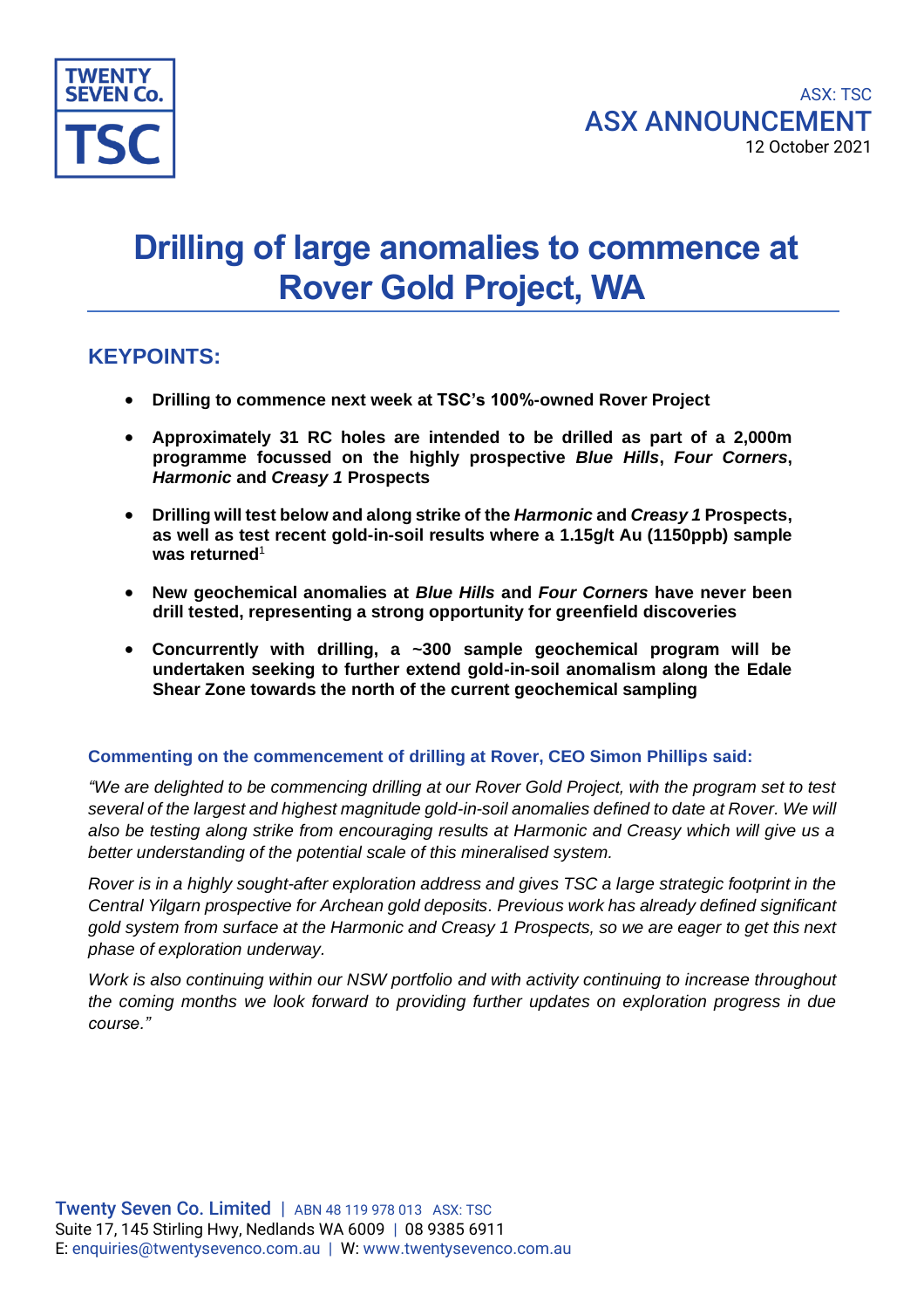**Twenty Seven Co. Limited** (ASX: TSC) **("TSC"** or **"the Company")** is pleased to announce that TSC's field crew has mobilised to site and local drilling contractor, Cashmere Drilling, will commence drilling shortly at TSC's Rover Gold Project, located approximately 55km SE of Sandstone.

As part of the planned program, ~31 Reverse Circulation ("RC") holes will be drilled, with 25 inclined holes to test bedrock geochemical signatures identified from the most recent gold-in-soil sampling and six holes to extend mineralisation previously identified at Harmonic and Creasy 1.



*Figure 1: Map of the Rover project showing the location of the Harmonic and Creasy 1 prospects as well as the most recent soil sampling locations*

### **Rover Drilling Program Summary**

The RC drilling campaign will comprise two programs, the first of which is designed to follow up on previous reported significant results identified at Harmonic and Creasy. Drilling will test along strike and down dip of existing intersections, to complement intersections identified by TSC in 2019 and 2020<sup>2</sup> including:

- **10m @ 1.84g/t Au from 44m incl 1m @ 9.17g/t Au from 46m;**
- **13m @ 1.20g/t Au from 58m (20RVRC020) including 1m @ 11.80g/t Au from 59m;**
- **15m @ 1.00g/t Au from 6m incl 3m @ 4.39g/t Au in 20RVRC057**
- **17m @ 0.98g/t Au from 0m incl 1m @ 3.74g/t Au from 1m in 20RVRC054**
- **14m @ 0.93g/t Au from 19m incl 2m @ 3.33g/t Au and 21.20g/t Ag from 26m, in 19RVRC008**
- **10m @ 1.00g/t Au from 71m and 4m @ 1.48g/t Au from 75m in 20RVRC023**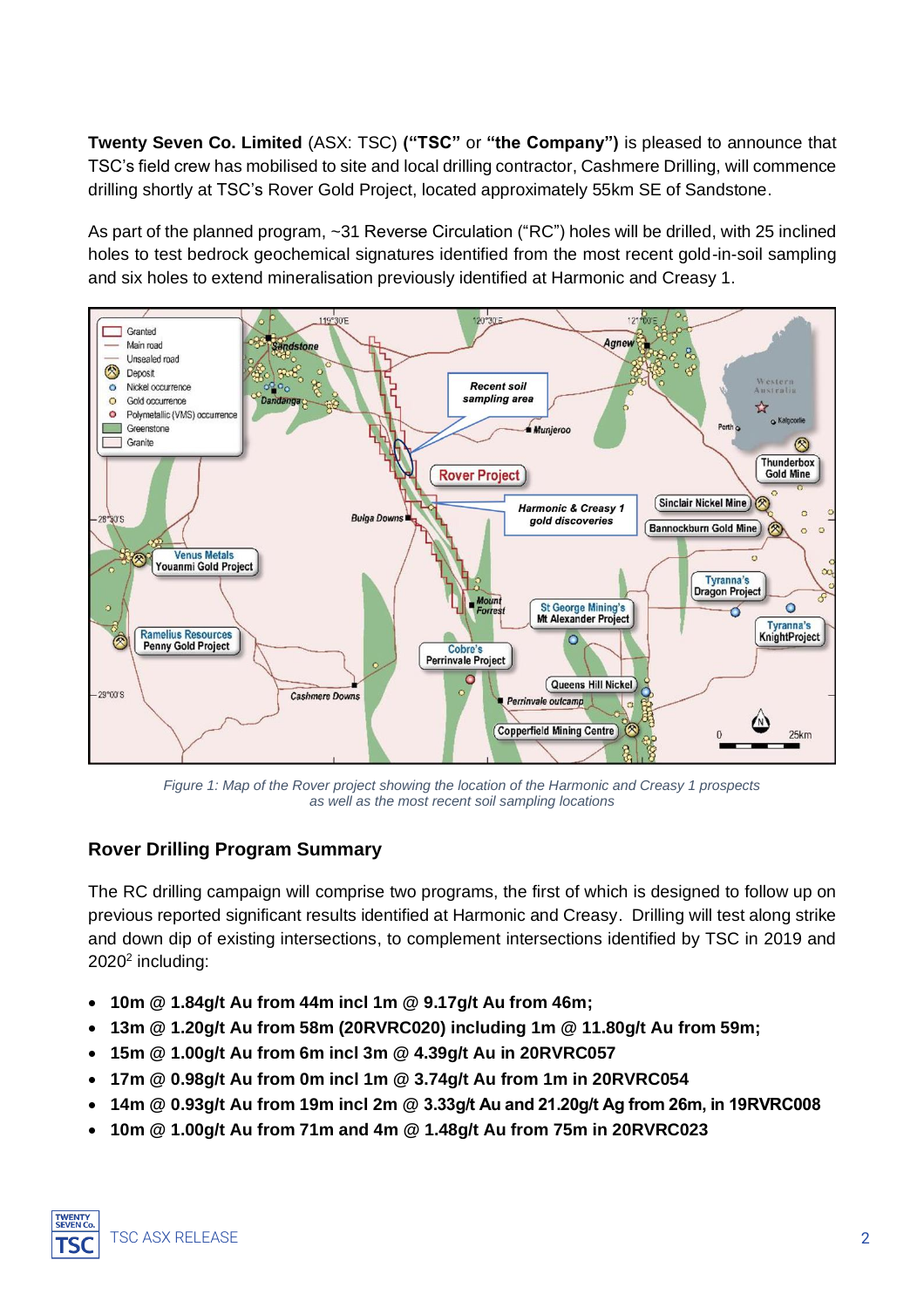The second RC drilling program will focus on anomalies identified from the most recent geochemical sampling program, which are **the largest and highest magnitude gold-in-soil anomalies defined to date** at the Rover Project, eclipsing the soil anomalies associated with the Creasy 1 and Harmonic gold discoveries located only 10km to the south $3$  (Figure 4).

Approximately 25 reconnaissance holes will be drilled within the Blue Hills and Four Corners Prospects to identify any mineralisation existing on the boundary of quartzites and mafic units that are within the Edale Shear Zone.

#### **Geochemistry**

The previous geochemical sampling undertaken by TSC has proven highly successful in defining gold anomalism on the Rover Gold Project. In November 2020, the Company completed a detailed soil sampling program towards the southern end of E57/1134, with sampling focused on outcropping and shallowly covered lithologies of the Maynard Hills Greenstone Belt and by extension the Edale Shear Zone. The survey area covered a 9km long x 1km wide corridor over the greenstones. Samples were collected on 50m centres on mostly 100m spaced east-west lines, with a total of 1091 samples collected. The southern limit of the sampled area is 10km to the NNW of, and along geological strike from, the Harmonic and Creasy 1 deposits.

Geochemical results have confirmed several highly significant geochemical anomalies with an anomaly threshold of 3ppb gold. Three main anomalies have emerged, each coincidental with greenstones of the Maynard Hills Greenstone Belt. From south to north the three new targets include:

- **Blue Hills** 1 coherent 1.2km long gold anomaly supported by associated As and Cu pathfinder metals. Blue Hills includes one sample which assayed a remarkable 1150ppb Au (1.15g/t Au), with peak pathfinder metal values of 122ppm As and 85ppm Cu.
- **Four Corners** a very extensive and unbroken 4.7km long anomaly peaking at 60.5ppb Au and with numerous samples assaying over 10ppb Au. Associated pathfinder metals include As to 182ppb and Cu to 105ppm.
- **Middle Well** a cluster of four anomalies extending over 1.2km of strike with the individual features having peak values of 42.9ppb Au, 32ppb Au, 11ppb Au and 11ppb Au respectively.

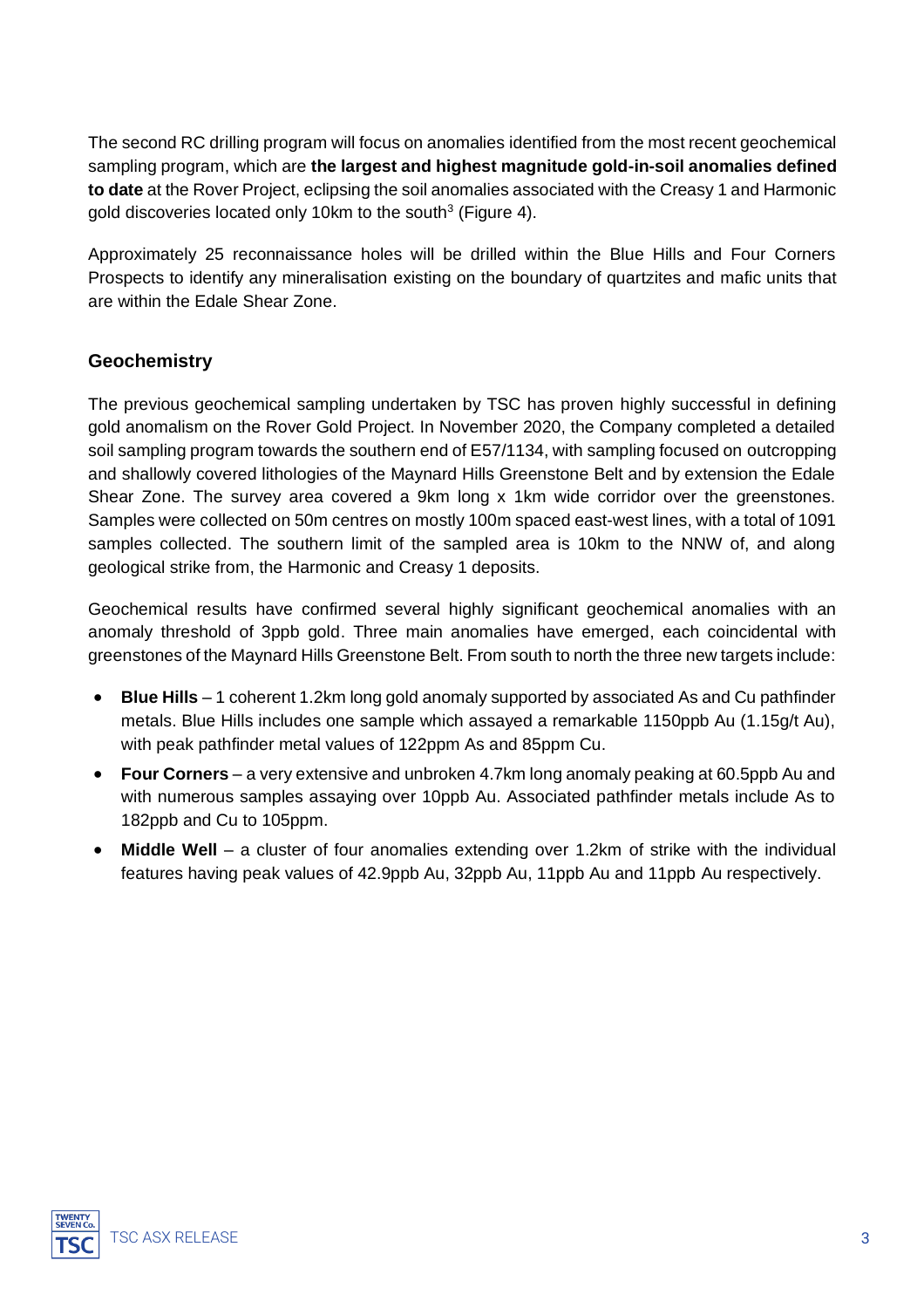

*Figure 2: Geochemical heat map showing Au\_ppb of the Northern Prospects*

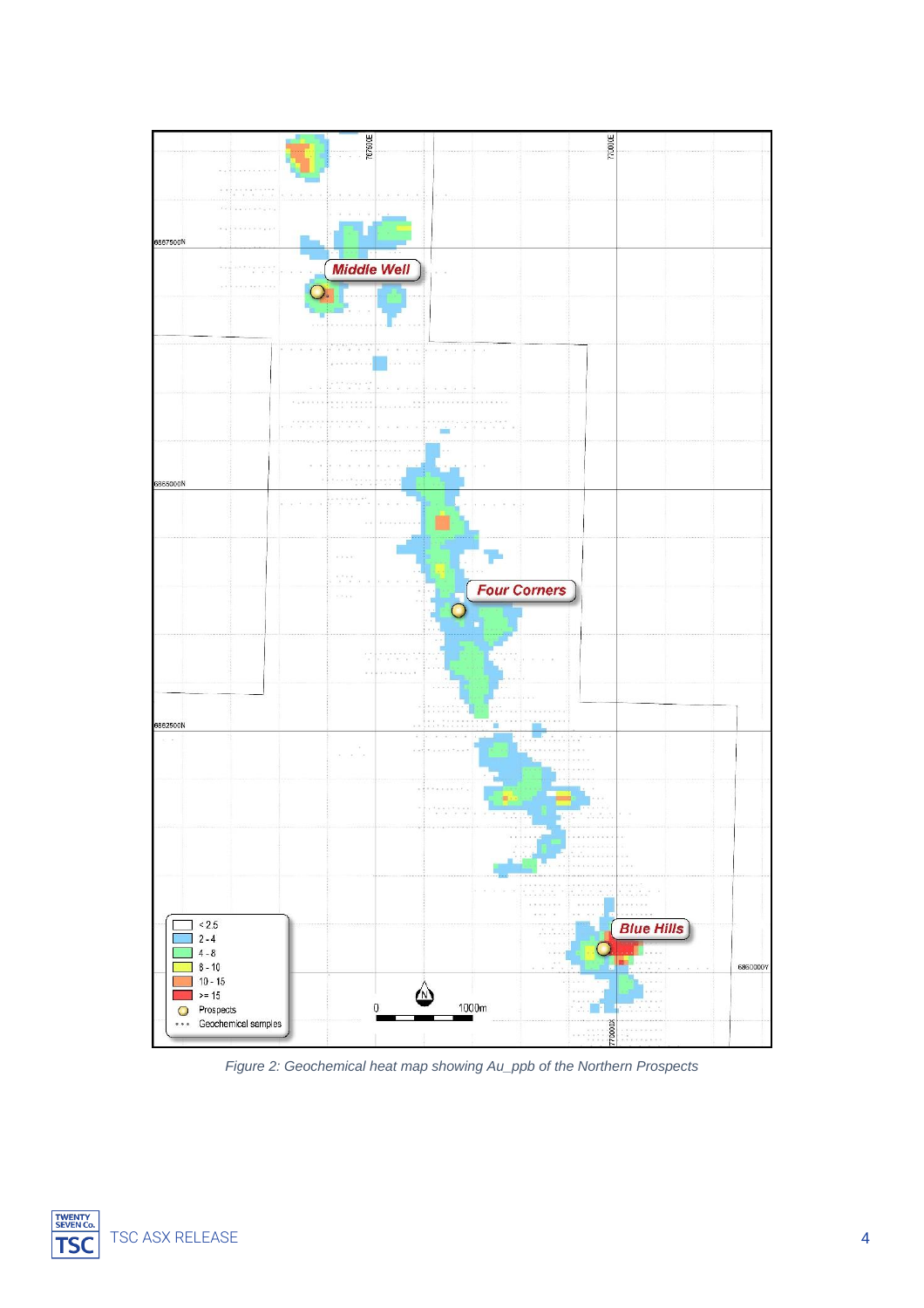

*Figure 3: Geochemical heat map showing Au\_ppb of the Southern Prospects*

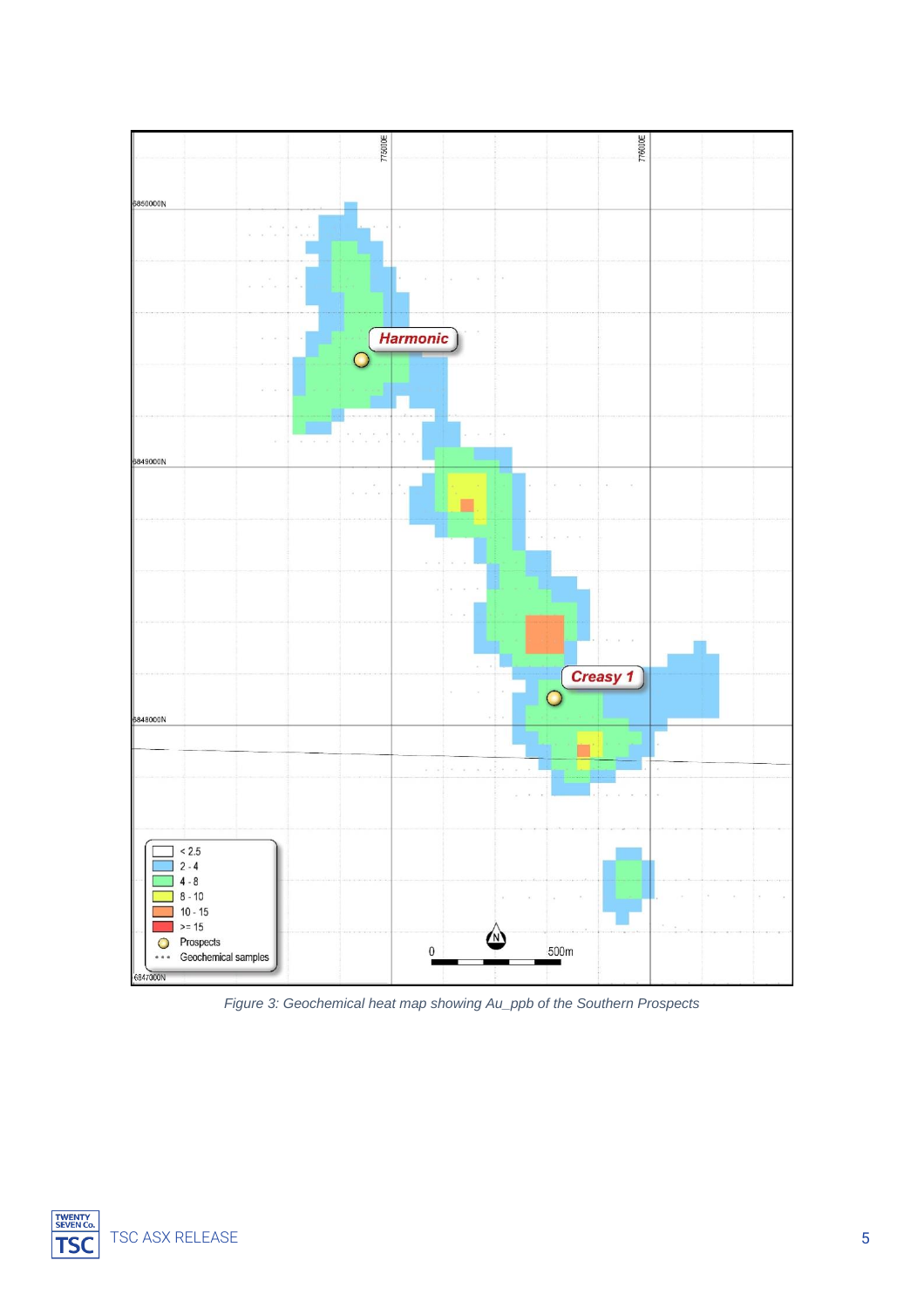

*Figure 4: Comparison between the geochemical sampling over the Harmonic and Creasy 1 Prospects and the geochemical sampling at Blue Hills, Four Corners and Middle Well. As can be seen the Northern Prospects are of a greater strike extent that the Southern Prospects*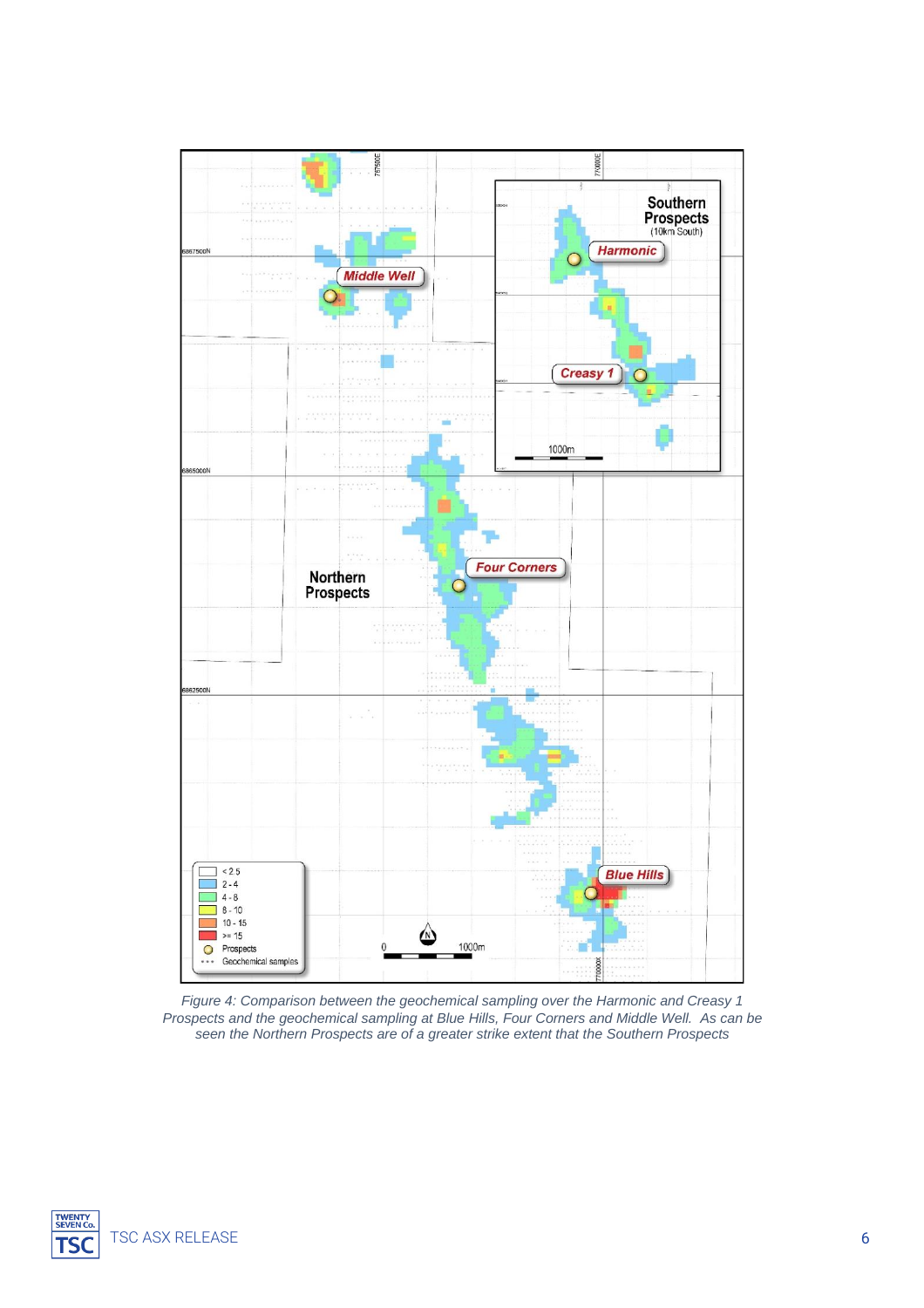### **Current Work Programs / Next Steps**

A summary of the current work programs underway across TSC's portfolio and planned next steps are below:

- $\triangleright$  Commencement of RC drilling campaign at Rover
- $\triangleright$  Commencement of geochemical sampling program at Rover
- $\triangleright$  Plan further drilling once assays have been returned from the lab at Rover
- Undertake IOCG RC drilling within the Midas tenement in NSW

#### **Reference**:

- *1. ASX: TSC: 12 January 2021: Outstanding gold soil anomalies identified at Rover*
- *2. ASX: TSC: 9 December 2019: Standout shallow, high-grade intersections up to 3m @ 20.1g/t Au t the Rover Project ASX: TSC: 29 October 2020: Rover's October 2020 drilling results confirm Harmonic's strong potential*
- *3. ASX: TSC: 12 January 2021: Outstanding gold soil anomalies identified at Rover*

The Board of Twenty Seven Co. Limited authorised the release of this announcement to the ASX.

#### For further information please contact:

# **Simon Phillips Rohan Dalziell**

Phone: (08) 9385 6911 Phone: (08) 9385 6911 Mobile: + 61 411 883 450 Mobile: + 61 407 994 507 Email: sphillips@twentysevenco.com.au

# **CEO Non-executive Chairman**